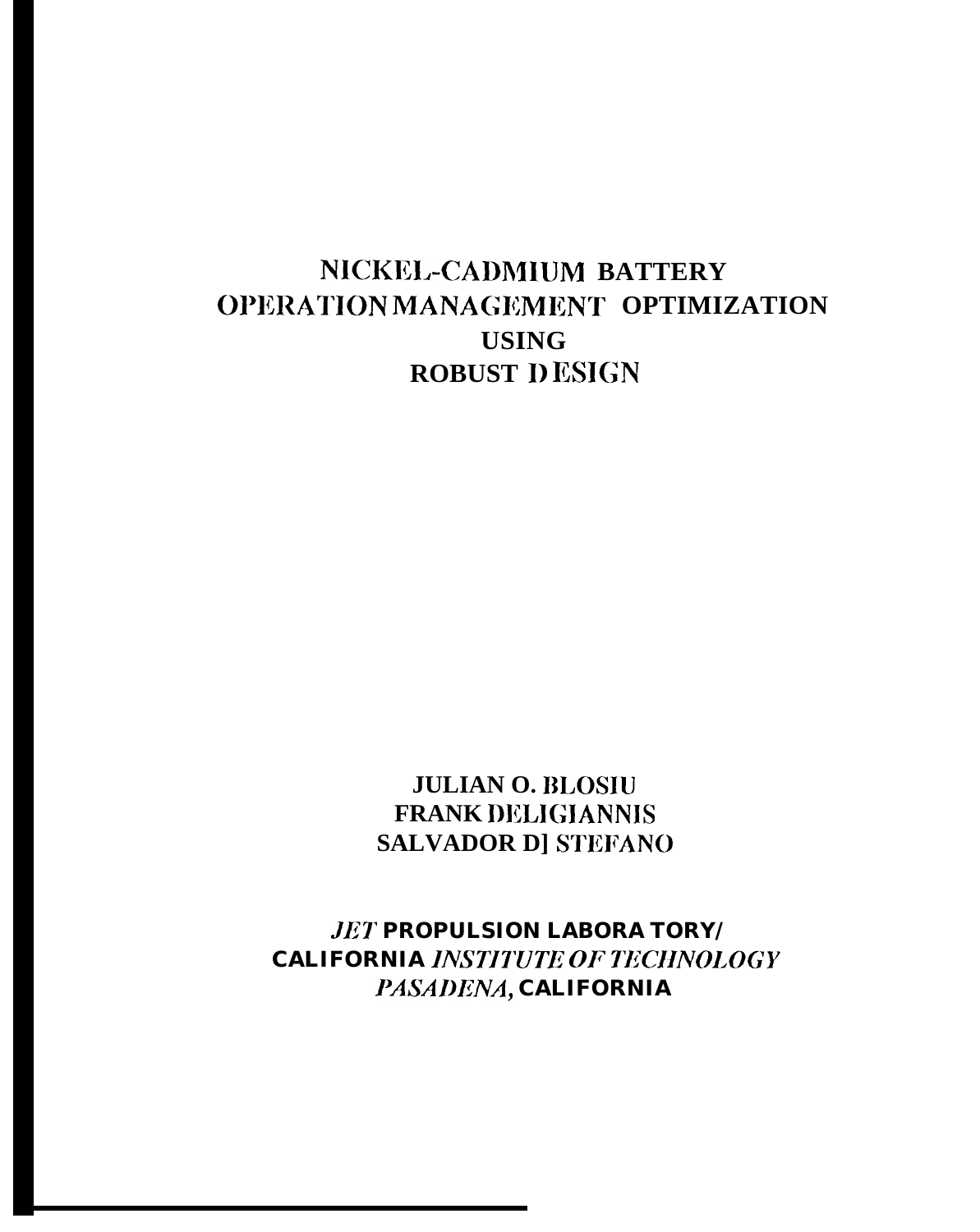# **Optimization of Battery Operation Management Using Robust Design**

Julian O. Blosiu, Frank Deligiannis, Salvador Di Stefano

*Jet Propulsion Laboratory California Institute of Technology 4800 Oak Grove Drive Pasadena, CA 91109*

### **ABSTRACT**

In rcccnt years following several spacecraft battery anomalies, it was dctcrmincd that managing the operational factors of NASA flight NiCd rechargeable battery was very important in order to maintain space flight battery nominal performance. The optimization of existing flight battery operational performance was viewed as scnncthing ncw for a Taguchi Methods application. Nevertheless, for this experiment, a modified 1,16 orthogonal array was sclcctcd with five operational factors at four levels. l;ach cxpcrimcnt run consisted of sixty charge-discharge cycling at the selected operational . levels. The designed experiment of the 1.16 partial factorial performance lasted nine weeks. A full factorial would have lasted over cleven years. Also, the continuation trial proved to indicate over 96% improvement of nominal battery performance as compared to the performance at the initial best-thought operational levels. The cost savings was estimated at over 400 $^{\circ}$ /0, while experimentation time saving was estimated at over 3 OO $^{\circ}$ /0.

### ]. INTRODUCTION

Nickel cadmium rechargeable batteries arc currently used for an entire class of NASA observatory spacecraft including GRO, UARS, EUVE and TOPEX/Poscidon. Optimum levels of on-board spacecraft battery operation performance were determined to extend the life of these batteries and thus the life of NASA spacecraft. in recent years, several spacecraft NiCd battery anomalies occurred that drastically affcctcd spacecraft Iifc. This prompted NASA to call upon JP1. to initiate studies and analysis in order to establish an operation tnanagcmcnt protocol for these batteries.

The evaluation, qualification and operation management of secondary batteries for NASA space vchicles is an involved and very lengthy process. "1'here arc many variables and levels of each variable which affect the overall reliability and performance of batteries. Rechargeable batt cry performance evaluat ion requires tens or even hundreds of cycles, Testing for the performance effects of these parameters could bc a never ending task.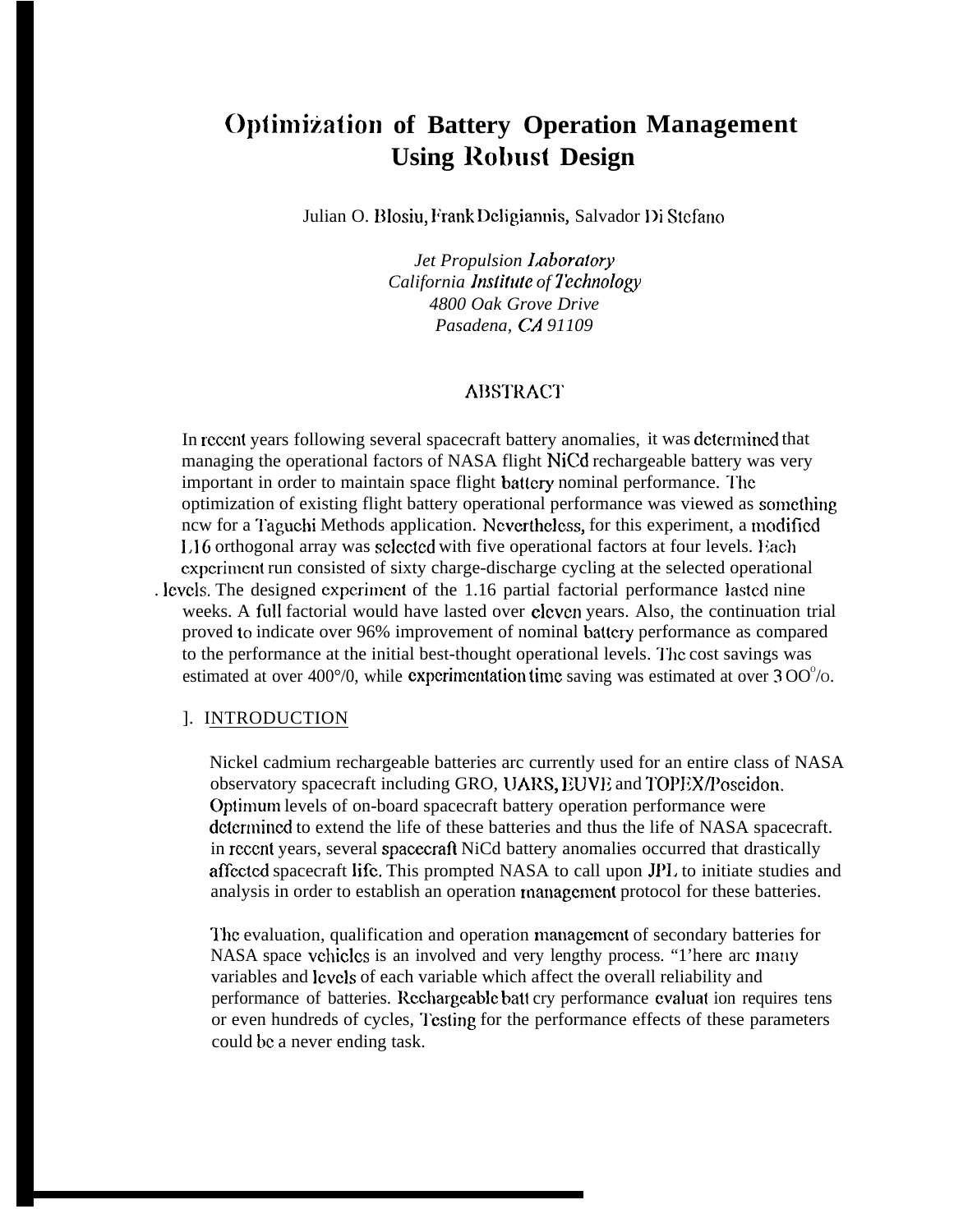### II. <u>BACKGROUND AND OBJECTIVES</u>

,.

NASA was' concerned about the performance of the existing on-board batteries. The challcngc faced was to design a protocol for battery operation process for life performance optimization in the shortest time possible with minimum cost while significantly improving battery performance. At first, since this was not viewed as a classical product or manufacturing process design optimization, no relation was seen to Dr. Genichi Toguchi's Methods of Robust Design. Nevertheless, at a closer look, it became obvious that the optimization of an operation process, in this case a rcchargcablc battery operation, is no different than optimizing any process.

A team of battery experts was formed at JPI. to perform a study of battery operation optimization using the old methods.

13ased on practical experience, it was determined that controlling the recharge fraction of flight batteries in operation was important to maintain nominal performance. "I-he rccharge fraction is one of the parameters used to determine battery overcharge. 1-he recharge fraction is normally derived on an orbit basis and there arc several operating factors that influence it. The factors influencing the rcchargc fraction arc:

- 1. Charge current during peak power tracking (Peak charge current)
- 2. Battery depth-of-disc}largc
- 3. Operating tcmpcraturc
- 4. Orbit duration
- 5, V/T level of charging

Best thought experiments were performed where, the above five factors were set at estimated levels. Aflcr over a year, a best thought battery operation performance was established. Figure 1 describes the ccl I voltage divergence profi lc optimization using the old method.

After anal yzing the battery performance of Figure 1, it was soon realized that the best thought battery operation management was far from an ideal functional performance as shown in Pigurc 2. A more quantifiable cxpcrimcntation and analysis for furlhcr battery operation optimization was nccdcd.

### III PARAMETER DESIGNEXPERIMENTAL APPROACH

In performing battery operation management optimization in the past, JPI. has used the classical approach to cxpcrimcntation which is to modify one parameter and keep the rest of the parameters fixed. Most often, this old method requires considcrab]e t imc and rcsourccs in order to attain an acceptable pcrfor mancc.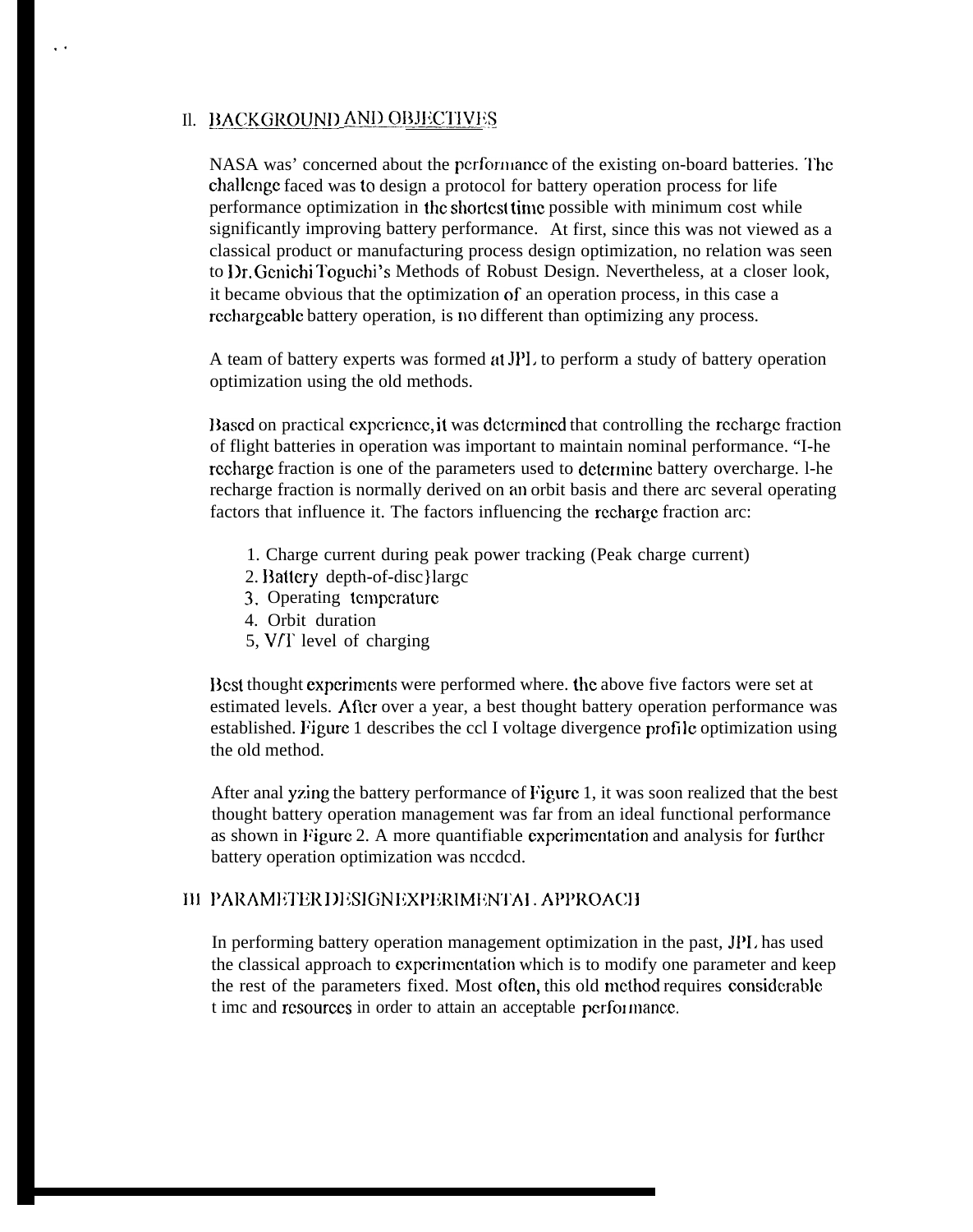

Figure 1. Voltage profile prior to applying Robust Design



Figure 2, Ideal Voltage Profile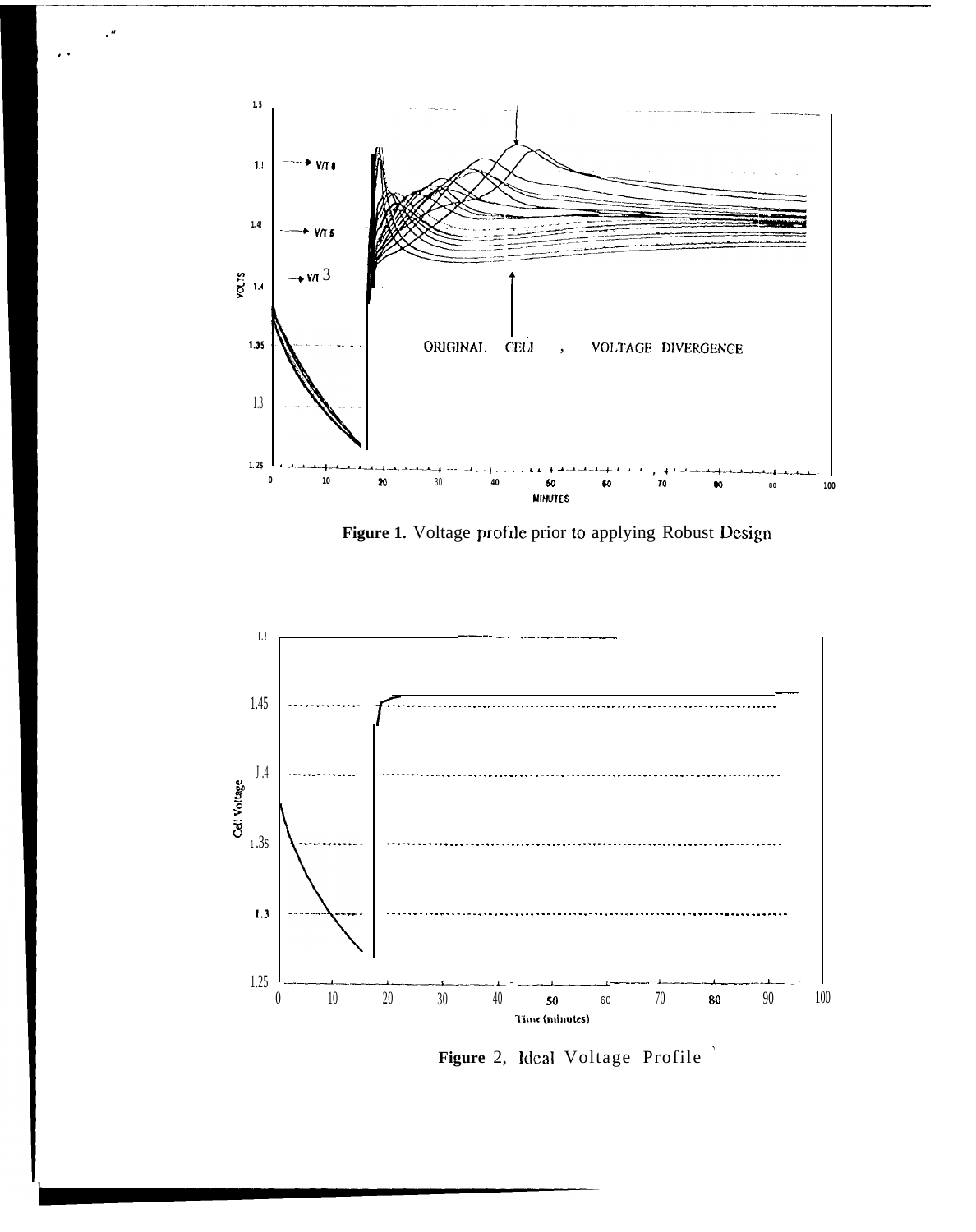For these reasons, designed experimentation was considered next. Each of the five previous] y considered factors was selected to perform at four different levels as listed below.

| L EVELS      |              |     |                    |  |  |  |  |
|--------------|--------------|-----|--------------------|--|--|--|--|
| Ŧ.           | $\mathbf{2}$ | 3   |                    |  |  |  |  |
|              |              |     |                    |  |  |  |  |
| 10           | 20           | 30  | 40                 |  |  |  |  |
| 5.           |              |     | 15 25              |  |  |  |  |
| $\mathbf{0}$ |              |     | 15                 |  |  |  |  |
| 90           | 100          | 110 | 120                |  |  |  |  |
|              |              |     |                    |  |  |  |  |
|              |              |     | 10<br>$5 \quad 10$ |  |  |  |  |

in this particular case, a full factorial with five factors at four levels would have required 1024 experiments. Since each experiment is nccdcd to be performed at the given levels for 60 cycles (approximately four days), a total of 4096 days or 11.2 years of experimentation would have been required, had this approach been taken, It was very obvious that it was not very cost effective for NASA to allow for over 11 years of experimentation to obtain the data and establish the optimum operation performance of these batteries.

Novel battery management techniques had to be implemented to quickly recover space flight battery performance. For this reason a NASA battery testbed was established to systematically evaluate various battery management techniques.

This was the time when Taguchi Methods of Robust Design were first considered in order to improve battery li fc by optimizing bat tcry operation process. To quick] y determine which of the above factors needed to be operated at what levels and to influence the battery recharge fraction the most, fractional factorial techniques were considered.

The proposed test articles were three existing 22-cell Nickel-Cadnliun~ batteries available at JPL. Two batteries were approximately nine years old and had been used on the GRO and TOPEX/Poseidon missions as "test and integration" batteries. The third battery was assembled with cells from four different manufacturing lots aflcr the cells were cycled for several hundred cycles. l'bus, thct c was plenty product to product noise.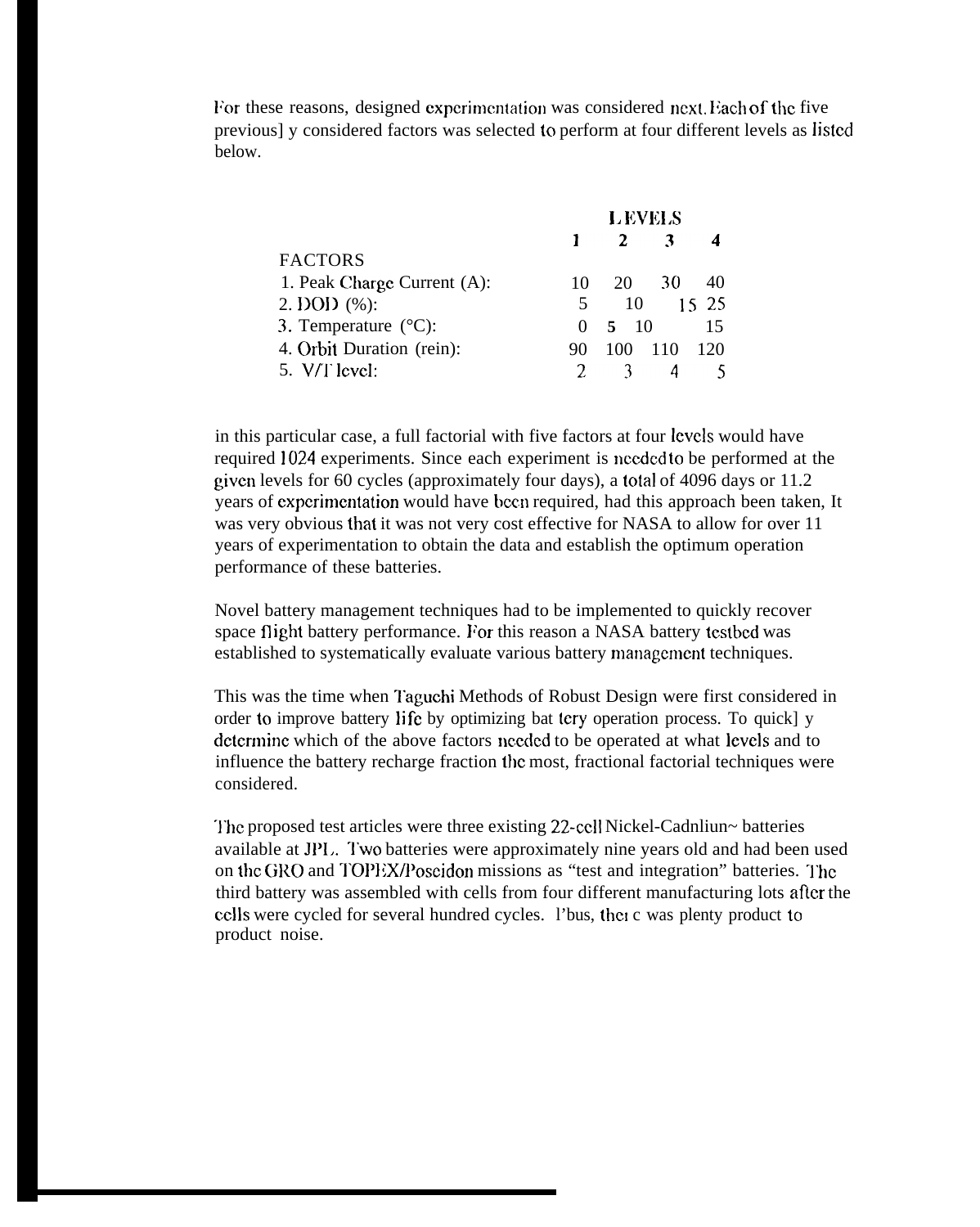### IV. EXPERIMENT LAYOUT, RESULTS AND ANALYSIS

In setting up the Taguchi designed experiment, the 5 above described factors each at four levels were studied. A modified 1.16 orthogonal array was selected for this experiment which allowed evaluation of the 5 factors at 4 levels each. With each experiment performed 60 times, the total duration of this experiment was reduced from the initial 11.2 years to only 10 weeks.

Even though a significant signal factor was identified, duc to time and cost constraints, a static robust design was performed. The macro modeling or P-diagram approach is described in Figure 3.



Figure 3. NiCd Battery ID-diagram

The setup of the experimentation and output measurement is described in Figure 4. The A, B and C in Fig. 4 arc the three batteries under experimentation. It is worth mentioning that six outputs measurements or quality functions ranked in order of importance were recorded (scc Figure 4). ANOVA-TM Professional software package was used to analyze the data, Signal-to-Noise analysis was performed for "Nominal the Best" signal evaluation. Sensitivity analysis was performed for all six measurements and response graphs arc shown here for on] y three: Recharge Fraction; End of Charge Divergence and; Max Half Battery Divergence (Scc Figure 5,6, and  $(7)$ .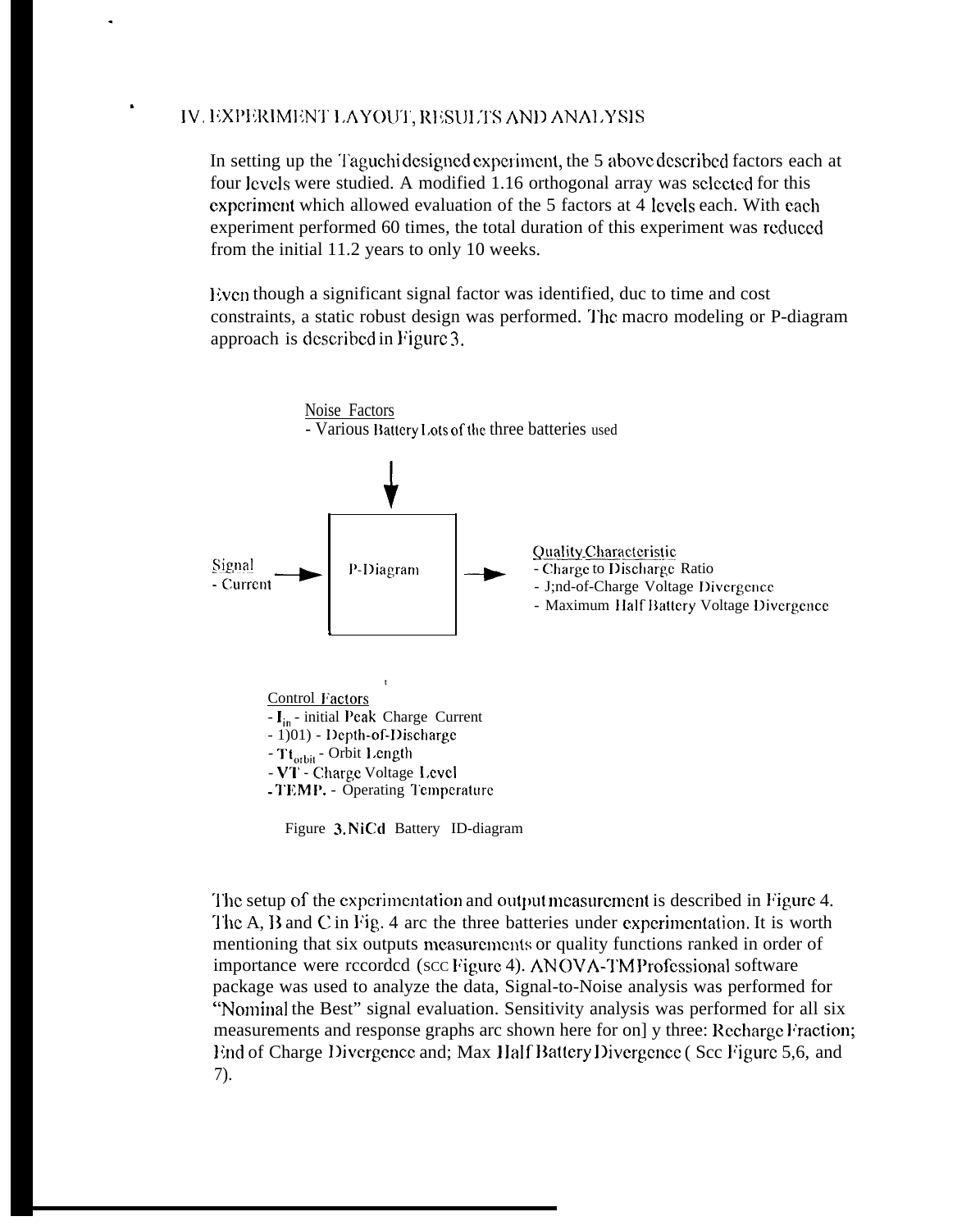# Figure 4. Experiment setup and output measurements

 $\overline{\phantom{a}}$ 

 $\ddot{\phantom{0}}$ 

| VER.                                  | <b>UARS</b><br>REF2     | <b>UARS,</b><br>刮                    | KER2                | $\tilde{E}$        | ya,            | ದ                      | õ                     | - 1                      | ٠                    | $\bullet$        | ≭                  | w.                               | $\bullet$          | $\ddot{}$                      | ö                          | 13                     | m             | $\sim$                | .co            | ä,             | $\ddot{ }$                      | EXEMBER                           |                                                                   |  |
|---------------------------------------|-------------------------|--------------------------------------|---------------------|--------------------|----------------|------------------------|-----------------------|--------------------------|----------------------|------------------|--------------------|----------------------------------|--------------------|--------------------------------|----------------------------|------------------------|---------------|-----------------------|----------------|----------------|---------------------------------|-----------------------------------|-------------------------------------------------------------------|--|
| û.                                    | œ                       | Ķ0                                   | in.                 | Q.                 | 4H             | ö,                     | $\ddot{\bm{v}}$       | ü                        | tri,                 | $\ddot{\circ}$   | õ                  | $\tilde{\mathbf{c}}$             | $\ddot{\bullet}$   | $\mathbf{O}$                   | $\bullet$                  | o.                     | o,            | ۰                     | ۵              | ۰              | $\bullet$                       | TARRATAL                          | <b>VARIABLE</b>                                                   |  |
| ä                                     | F,                      | Ŧ,                                   | $\ddot{\mathbf{z}}$ | ë                  | $\ddot{\rm z}$ | $\ddot{\mathbf{g}}$    | dii                   | 8                        | ë                    | $\ddot{a}$       | \$                 | $\tilde{\mathbf{g}}$             | $\ddot{\vec{8}}$   | ã                              | $\ddot{\ddot{\mathrm{z}}}$ | 8                      | 3.iq          | 8                     | ä              | ä              | ä                               | <b>BARKING</b>                    |                                                                   |  |
| 757                                   | ą                       | R                                    | XSX                 | ă                  | X              | o,                     | Ŗ                     | Į                        | š                    | য়ূ              | 7.Q                | $\frac{3}{2}$                    | XSZ                | Ş                              | $\frac{3}{2}$              | 25%                    | ×             | ş                     | Į              | XC2            | Ķ                               | C1978 00<br><b>NAMES</b><br>KNOCH | $\boldsymbol{\omega}$<br><b>ETTINGS</b>                           |  |
| 8                                     | ឆ្ល                     | $\vec{a}$                            | 3                   | Š                  | 8              | $\vec{p}$              | 8                     | g                        | 8                    | g                | E                  | 8                                | ႜႜ                 | 營                              | छ                          | 8                      | g,            | g                     | Š              | ã              | 8                               | <b>LINGHIST</b>                   |                                                                   |  |
| 1385                                  | $\overline{\mathbf{s}}$ | <b>SPT</b>                           | <b>DIF1</b>         | CHA                | 01 <b>F</b> 1  | SOF1                   | $\vec{r}$             | SBEI                     | $\vec{z}$            | $\vec{t}$        | $\vec{r}$          | ĩ,                               | ជ្ជ                | Ĕ                              | $\vec{g}$                  | E                      | ī,            | Ë                     | F              | ö              | ¥                               | <b>RAKIDA</b>                     |                                                                   |  |
| $\circ$                               | Š,                      | $\vec{a}$                            | $\ddot{5}$          | ÷4<br>ġ            | Ś              | $\overline{S}$         | S                     | $\tilde{c}$              | <b>SS</b>            | $\frac{1}{2}$    | $\tilde{S}$        | $\vec{S}$<br>                    | 86.0               | $\overline{5}$                 | $\frac{1}{2}$              | Ś                      | i os          | 0                     | Ś,             | $\vec{s}$      | 101                             | $\blacktriangleright$             |                                                                   |  |
| $\ddot{\ddot{\circ}}$                 | ÷.<br>ð4                | $\mathring{\mathcal{S}}$             | ⊷<br>ន              | $\ddot{\tilde{8}}$ | $\vec{8}$      | $\overline{10}$        | $\frac{1}{2}$         | 0                        | 0<br>ġ,              | $\ddot{5}$       | $\ddot{\rm s}$     | $\frac{1}{2}$                    | $\circ$<br>\$.     | $-4$<br>$\Xi$                  | $\bar{S}$                  | -4<br>Ś                | ÷<br>3è       | ā                     | $\overline{5}$ | $\overline{8}$ | ÷<br>32.                        | $\blacksquare$                    | <b>OLIVER-HOURISTIO</b><br>CHARGE TO DISCAMP                      |  |
| $\frac{1}{2}$                         | ÷<br>S.                 | ۸.<br>Š,                             | مب<br>Š.            | $\overline{5}$     | $\overline{5}$ | $\ddot{a}$             | $\ddot{\circ}$        | $\overline{\phantom{a}}$ | <b>SS</b><br>-- -    | $\vec{c}$<br>.   | Ë<br>$\sim$ $\sim$ | <u>. а</u><br>ငွ                 | o.<br>ġ.           | $\frac{1}{2}$                  | $\ddot{c}$                 | -<br>$\bar{S}$         | ÷.<br>능       | $\frac{1}{2}$         | $\overline{5}$ | ÷<br>ē         | $\overline{5}$                  | $\bullet$                         |                                                                   |  |
| S.                                    | $\ddot{\circ}$          | 24                                   | ζ,                  | 3.Q                | 29             | δ,δ                    | C,                    | خە                       | $\tilde{\mathbf{c}}$ | $-4$<br>Ö        | مب<br>IJ           | $\mathbf{c}$<br>ኈ                | o<br>i٧            | $-4$<br>jN                     | $\overline{\mathbb{Z}}$    | o<br>0                 | Ō.<br>٠,      | $\mathbf 0$<br>٠      | $\circ$<br>o,  | $\tilde{c}$    | ō<br>i o                        | $\blacktriangleright$             |                                                                   |  |
| P                                     | ö                       | N<br>دە                              | S.                  | ွ                  | 2.9            | δ,                     | $\mathcal{L}^{\circ}$ | Ġ.                       | $\tilde{c}$          | Ö                | مب<br>w            | ò,<br>ኈ                          | ç<br>j۵            | $\overline{\phantom{a}}$<br>i٣ | $\mathbb{Z}^*$             | $\mathbf{\Omega}$<br>ö | 0<br>÷.       | 0<br>                 | δ,             | $\overline{2}$ | ς,                              | $\bullet$                         | END OF CHARGE CURRENT<br>WARRS                                    |  |
| Ľ.                                    | 9<br>Öυ                 | $\ddot{a}$                           | u,<br>i,            | -4<br>ò,           | ∸<br>ò         | $\tilde{c}$            | 0<br>in               | Ľ,                       | ø<br>Ö               | $\circ$<br>منځ   | $\circ$<br>غة      | c,<br>دۂ                         | çn<br>دے           | Ģ<br>jо                        | 0<br>ò,                    | ω<br>Ö.                | O,<br>٠Þ.     | 0<br>دے               | $\mathfrak{L}$ | ÷<br>io.       | $\overline{C}$                  | $\bullet$                         |                                                                   |  |
| iUn.                                  | జ<br>نځ                 | 012                                  | ÷<br>'n,            | ىي<br>ö            | ت:<br>ح        | $\overline{c}$         | $\frac{1}{9}$         | $\tilde{\mathcal{L}}$    | $\infty$<br>்        | $\ddot{t}$       | 29.3               | $\ddot{\cdot}$                   | $\omega$<br>٠Þ.    | من,<br>jks                     | $\mathfrak{L}$             | $\ddot{\ddot{\circ}}$  | 46.7          | N<br>∸                | 13.3           | $\overline{c}$ | 13.8                            | $\blacktriangleright$             | ß                                                                 |  |
| $\frac{2}{5}$                         | ई<br>4                  | မ္မ<br>ö,                            | ç,<br>.<br>N        | çn<br>ю            | œ<br>٠.        | دع<br>Ö.               | $\ddot{\bm{z}}$       | دع<br>دے                 | o<br>ò,              | $\frac{2}{3}$    | 50.6               | $\cdot$                          | دە<br>٠o           | $\frac{1}{5}$                  | <u>ီ</u>                   | 88                     | $\mathbf{z}$  | N<br>.<br>4           | 29.3           | 5.             | to<br>6                         | $\bullet$                         | END OF CHARGE AWARE OF<br><b>VQTAGS</b>                           |  |
| $\overline{5}$<br>Þ.<br>$\sim$ $\sim$ | 671<br>$\sim$           | ē<br>∴4⊾<br>$\overline{\phantom{a}}$ | $\sharp$            | ă<br>Ö,            | 501            | $\overline{5}$<br>စ    | 53                    | уn.<br>ö,                | $\frac{21}{2}$       | $\mathbb{E}$     | S,<br>່ຕາ          | ्ते<br>देवे<br>$\sim$ $\sim$     | ن<br>ما            | ia<br>Im                       | $\ddot{\mathbf{S}}$        | Š.                     | 24.3          | $\vec{\omega}$<br>in  | 521            | $\ddot{z}$     | $\overline{\overline{5}}$<br>Ö, | $\Omega$                          | AVE<br>ţ                                                          |  |
| $\frac{4}{5}$<br>$\sim$               | 583.3                   | 065                                  | Ş,<br>٠,            | 282                | 35.1           | 39.0                   | $\approx$<br>خە       | \$13                     | $\vec{p}$<br>ö       | ió.<br>٠o        | $\frac{5}{2}$      | 38.7<br>$\overline{\phantom{a}}$ | $\frac{6}{5}$      | 016                            | 36.3                       | 30.9                   | 5251          | 37.6                  | 34.3           | $\frac{2}{3}$  | 38.1                            | $\blacktriangleright$             | <b>RAGE</b>                                                       |  |
| $\overline{5}$                        | S.<br>٠.                | <b>م</b> ر<br>د                      | 23.6                | 25.3               | 23.1           | 38.6                   | ģ,                    | /2                       | 15.7<br>in an        | ćo,              | 5/9                | さご<br>$\sim$                     | ò,                 | S.<br>دە                       | 39.6                       | 2/3                    | تى            | 525                   | 50.0           | 28.<br>in.     | 503                             | $\bullet$                         | <b>TOO AGE OF CELL</b><br><b>VOLTORS</b><br>$\boldsymbol{\sigma}$ |  |
| ξŚ,<br>ίο                             | 21.7                    | 61.0                                 | Z,<br>ò,            | $\tilde{a}$<br>'n, | 25.5           | 36.0                   | 23.1                  | χυ.                      | 23.9                 | 2<br>÷,          | <b>34.9</b>        | 33.6                             | 562                | $\tilde{\mathcal{S}}$<br>ò,    | 24.5                       | S,<br>4                | ۰<br>ξ        | $\approx$<br>دە       | 32.1           | ë              | 24.2                            | $\bullet$                         | Ē                                                                 |  |
| $\circ$<br>دى                         | 37.6                    | άs,                                  | ∸<br>io.            | د:<br>نا           | $\frac{1}{2}$  | $\ddot{\phantom{a}}$   | S                     | ř,                       | $\frac{1}{5}$        | 50.4             | \$,                | Ę                                | ċ.<br>o.           | ф<br>∘                         | Ņ<br>٠,                    | 31.4                   | $\frac{1}{2}$ | 550                   | 53.9           | $\ddot{\rm s}$ | $+3$                            | $\blacktriangleright$             | ន្ទ្រ<br>ខ្ញុំនូ                                                  |  |
| $\tilde{\mathbb{Z}}$<br>$\lambda$ .   | ĉ,<br>ser i             | 3)<br>C                              | ပ္ပ                 | ĩ,                 | $\epsilon$     | $\ddot{\ddot{\sigma}}$ | $\overline{C}$        | $\ddot{•}$               | $\ddot{z}$           | ή                | 35.7               | $\tilde{\epsilon}$               | Ė                  | $\frac{8}{3}$                  | $\ddot{\phantom{a}}$       | 31.4                   | <b>م.ن</b>    | 5.5                   | 23.4           | $\tilde{c}$    | $\ddot{\sigma}$                 | $\blacksquare$                    | FOUNDE HUT                                                        |  |
| င်<br>စ                               | 2.7                     | ς,                                   | $\frac{1}{\omega}$  | Ė                  | <u>ွ</u>       | 69                     | $\overline{c}$        | $\tilde{\kappa}$         | $\vec{b}$            | خ<br>6           | 7.0                | $\frac{1}{\alpha}$               | $\tilde{c}$        | ္မ<br>وراد                     | دى<br>ما                   | 31.4                   | ċ.            | $\mathcal{L}^{\circ}$ | 3.0            | မ်             | $\frac{1}{2}$                   | $\bullet$                         |                                                                   |  |
| 282.                                  | 63.7                    | $0721 -$                             | $-48.1$             | 48.0               | $63+$          | $\overline{19.7}$      | $\frac{5}{2}$         | $\vec{x}$                | $\ddot{\cdot}$       | C.CC             | $\frac{1}{2}$      | c.c                              | $\ddot{\tilde{c}}$ | $\vec{5}$                      | $\overline{5}$             | 21.4                   | 0.12C         | 73,7                  | $8^\circ$      | ΰ.ο            | $\ddot{8}$                      | $\blacktriangleright$             |                                                                   |  |
| ė,<br>ì٥                              | 759                     | 4/1.0                                | $\overline{13}$     | $-140$             | $-13.9$        | 24.1                   | $\ddot{\mathbf{e}}$   | $\tilde{\mathbf{z}}$     | $\ddot{\phantom{0}}$ | $\bar{\epsilon}$ | 44.4               | $\tilde{\mathbf{e}}$             | $\tilde{\kappa}$   | $\vec{b}$                      | 13.0                       | 53                     | <b>00.0</b>   | 26.1                  | 29.0           | io.            | 79.7                            | $\bullet$                         | <b>MAXJADA HALF-BATTERY</b><br><b>VOLAGE DELLANT</b>              |  |
| $\tilde{e}$                           | <b>E3.7</b>             | ‡ò                                   | 34.4                | 229                | 121            | 03.0                   | 252                   | εx                       | 182                  | 33.4             | 450                | 545                              | 20.1               | 38.2                           | 66 <sub>1</sub>            | 58                     | Cal           | 329                   | 37.1           | E              | 24.9                            | $\bullet$                         |                                                                   |  |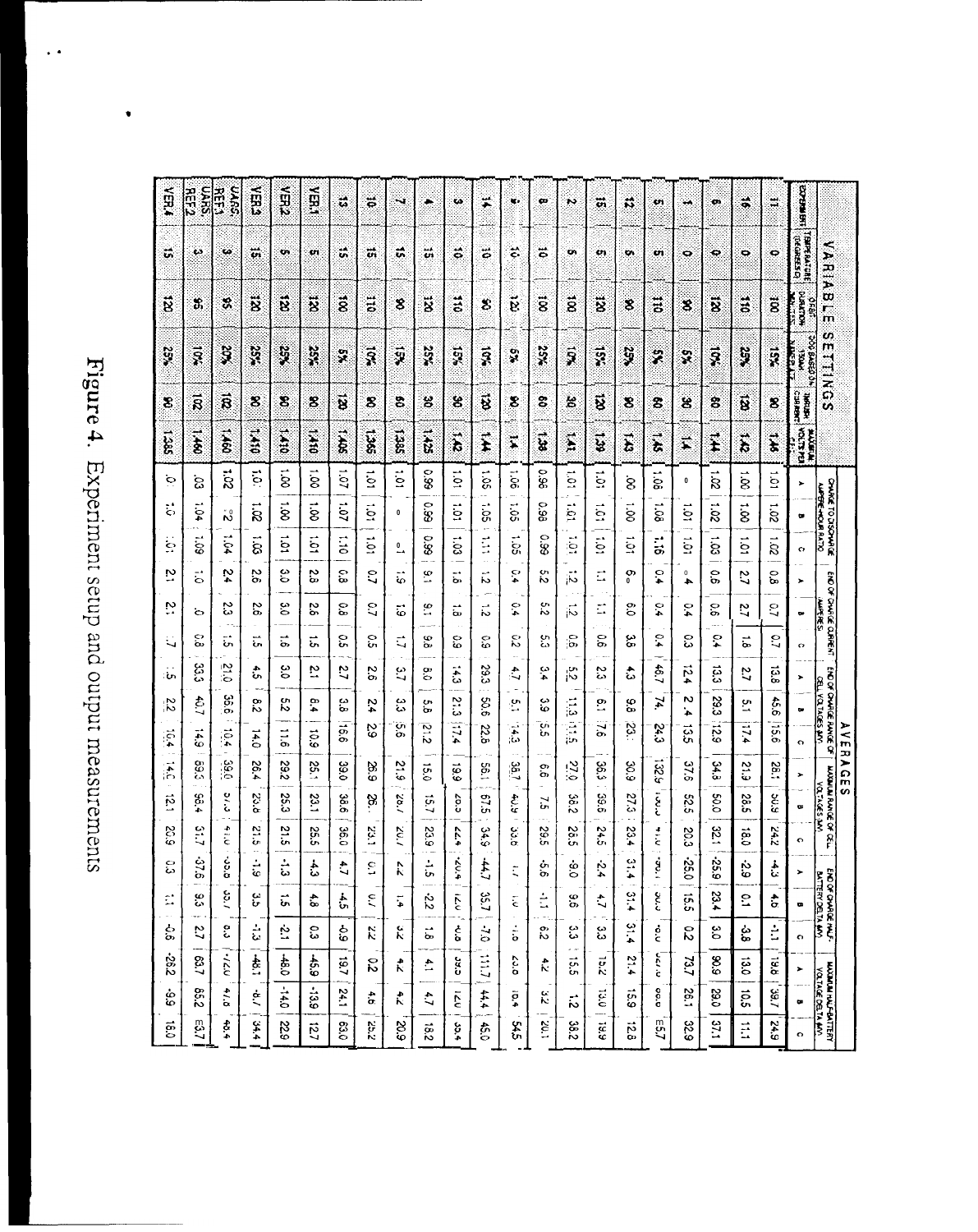

Figure S. Signal to Noise Ratio for Recharge Fraction



Figure 6. Signal to Noise Ratio for End-of-Charge Divergence



Figure 7. Signal to Noise Ratio for Max 1/2 Battery Divergence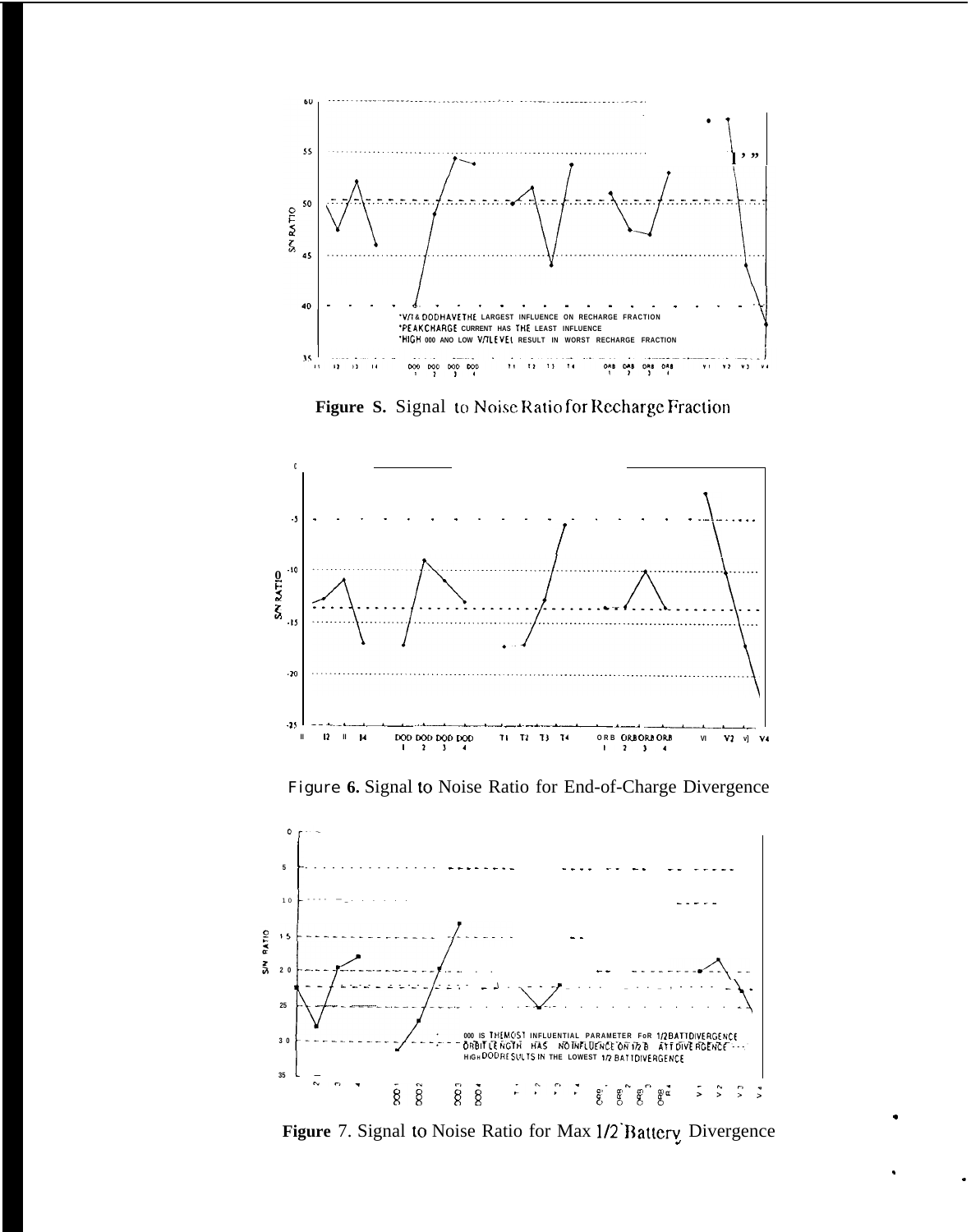### V. CONFIRMATION

The operation optimization was performed against the first quality characteristi. "recharge fraction" with the other five factors being used only to influence the factor level selection for process average prediction. Cost was not considered in selecting the factor levels.

Suggested parameters selection for best performance confirmation was as follows:

| <b>PARAMETERS</b>   | VERIFICATION<br>CONDITIONS |
|---------------------|----------------------------|
| Peak charge (Amp)   | 30                         |
| $DOD$ $(\%)$        | 25                         |
| (°C)<br>Temperature |                            |
| Orbit Duration      | 120                        |
| (min)               |                            |
| <b>VT/Level</b>     |                            |

The projected S/N process average was 73.643 dB. The mean was T= 54.083 dB, thus with a delta increase of 19.56 dB. Verification Comparison Data is shown in Figure 8:

|                |      | CD <sub>2</sub> |     |          | EOC DIV. |         | MAX 1/2 BATT. DIV. |          |       |  |  |
|----------------|------|-----------------|-----|----------|----------|---------|--------------------|----------|-------|--|--|
| <b>BATT.#</b>  |      |                 |     |          |          |         |                    |          |       |  |  |
| <b>INITIAL</b> | .03  | 1.04            | .09 | $-37.60$ | 9.30     | 2.70    | 63.70              | 85.20    | 65.20 |  |  |
| <b>VER.</b> 1  | .00. | 00.1            | .0' | $-4.30$  | 4.80     | 0.30    | $-45.90$           | $-13.90$ | 12.70 |  |  |
| <b>VER. 2</b>  | .00. | 1.00            | .01 | $-1.30$  | .50      | $-2.10$ | $-48.00$           | 14.00    | 22.90 |  |  |

Figure 8. Verification Comparison Data

Figure 9 describes the voltage divergence profile after applying Robust Design. Comparing the profiles of Figure 1 and Figure 9 graphical representation, before and after using Robust Design, the performance improvement was quite remarkable and was evaluated at over 96°/0 improvement. This performance more than confirmed the projected improvement.